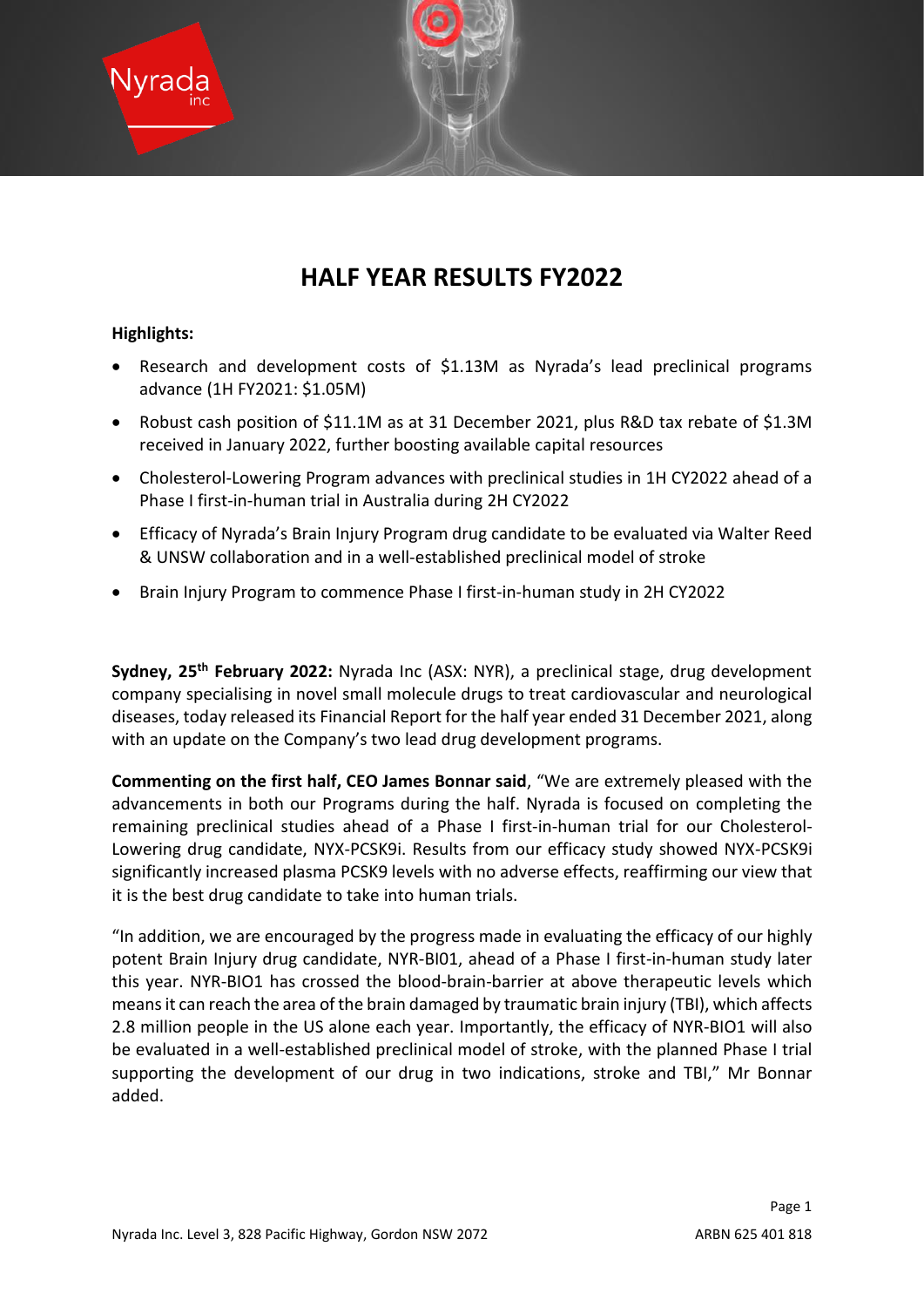

## **Cholesterol-Lowering Program**

During the half year, exploratory analysis results from an *in vivo* cholesterol efficacy study showed NYX-PCSK9i significantly increased plasma PCSK9 levels, supporting the mechanism of action of Nyrada's compound. No adverse effects of NYX-PCSK9i were identified during the 35-day study.

NYX-PCSK9i also significantly increased the number of LDL receptors responsible for removing cholesterol from the bloodstream, with further analysis revealing Nyrada's compound also enhances cholesterol clearance from the body.

Charles River Laboratories, Inc. has been appointed to conduct the Company's preclinical studies in the US in the first half of this year, ahead of a Phase I cholesterol-lowering trial in Australia during the second half of CY2022. The required preclinical studies will be used to evaluate the safety and tolerability of Nyrada's drug in research models. Data from these studies will determine the safe starting dose for the Phase I first-in-human study.

The Phase I study will be a first-in-human, double-blind, randomised, dose escalation study evaluating the safety, tolerability and pharmacokinetics of Nyrada's leading drug candidate in approximately 56 healthy volunteers, aged 18 to 50 years. The Company will also evaluate efficacy by measuring changes in LDL cholesterol levels in the blood.

Pending scale-up manufacturing of the drug and ethics committee approval of the trial protocol, recruitment and dosing of the first participant is expected in the second half of this year.

# **Brain Injury Program**

The efficacy of Nyrada's brain injury drug candidate, NYR-BI01, will be evaluated in a study to be run as part of the three-way collaboration the Company has with UNSW Sydney and the Walter Reed Army Institute of Research (WRAIR). A pilot study is currently being conducted to optimise the design of the efficacy study, specifically to refine the location and extent of injury in each brain injury model and select optimal timepoints to assess a therapeutic effect of Nyrada's drug in preventing secondary brain injury.

The data from the pilot study will allow Nyrada to ascertain the number of animals that will be required to provide a meaningful assessment of the therapeutic effect of the drug.

In addition, the efficacy of Nyrada's Brain Injury drug candidate will be evaluated in a wellestablished preclinical model of stroke during the first quarter of CY2022. This work in stroke is outside of the studies being undertaken as part of Nyrada's collaboration with WRAIR and UNSW.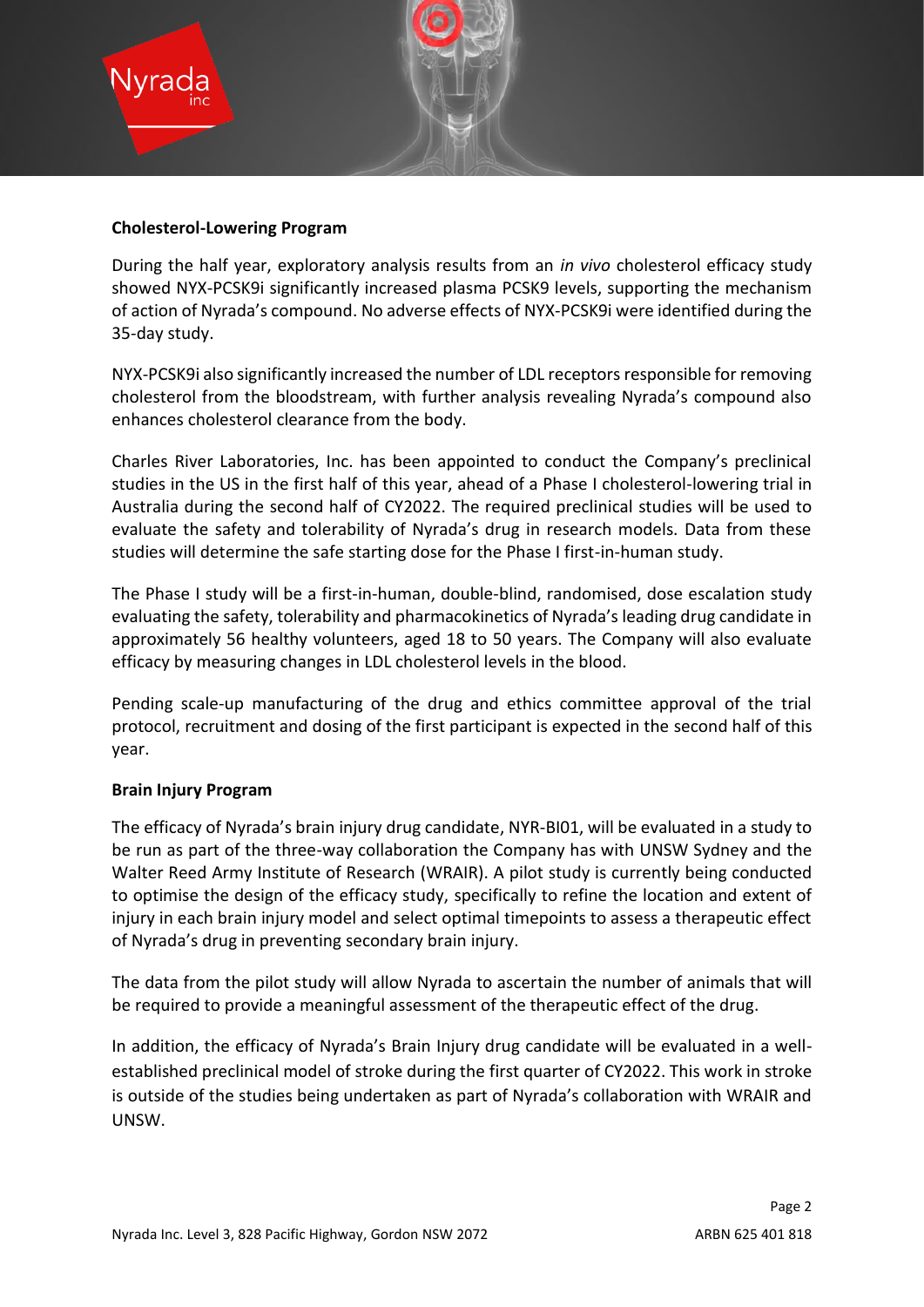

Nyrada expects to commence a Phase I first-in-human study to evaluate the safety and tolerability of the Company's Brain Injury drug candidate in Australia in the second half of CY2022. The Phase I clinical trial for the Brain Injury Program will support the development of Nyrada's drug in both TBI and stroke indications, significantly expanding the commercial opportunities available to the Company.

Nyrada will provide an update on the preclinical studies with WRAIR and UNSW, as well selection of the contract research organisation and study design for the Phase I study in the first half of this year.

- ENDs -

# **About Nyrada Inc**

Nyrada is a preclinical stage, drug discovery and development company, specialising in novel small molecule drugs to treat cardiovascular and neurological diseases. The Company has two main programs, each targeting market sectors of significant size and considerable unmet clinical need. These are a cholesterol lowering drug and a drug to treat brain injury, specifically traumatic brain injury and stroke. Nyrada Inc. ARBN 625 401 818 is a company incorporated in the state of Delaware, US, and the liability of its stockholders is limited.

### [www.nyrada.com](http://www.nyrada.com/)

*Authorised by John Moore, Non-Executive Chairman, on behalf of the Board.*

**Investor & Corporate Enquiries: Company Secretary:** Laura Vize **David Franks** Investor Relations Manager T: 02 8072 1400 E: [info@nyrada.com](mailto:info@nyrada.com)

T: 0417 026 056 E: [David.Franks@automicgroup.com.au](mailto:David.Franks@automicgroup.com.au)

**Media Enquiries:** Catherine Strong Citadel-MAGNUS T: 02 8234 0111 E: [cstrong@citadelmagnus.com](mailto:cstrong@citadelmagnus.com)